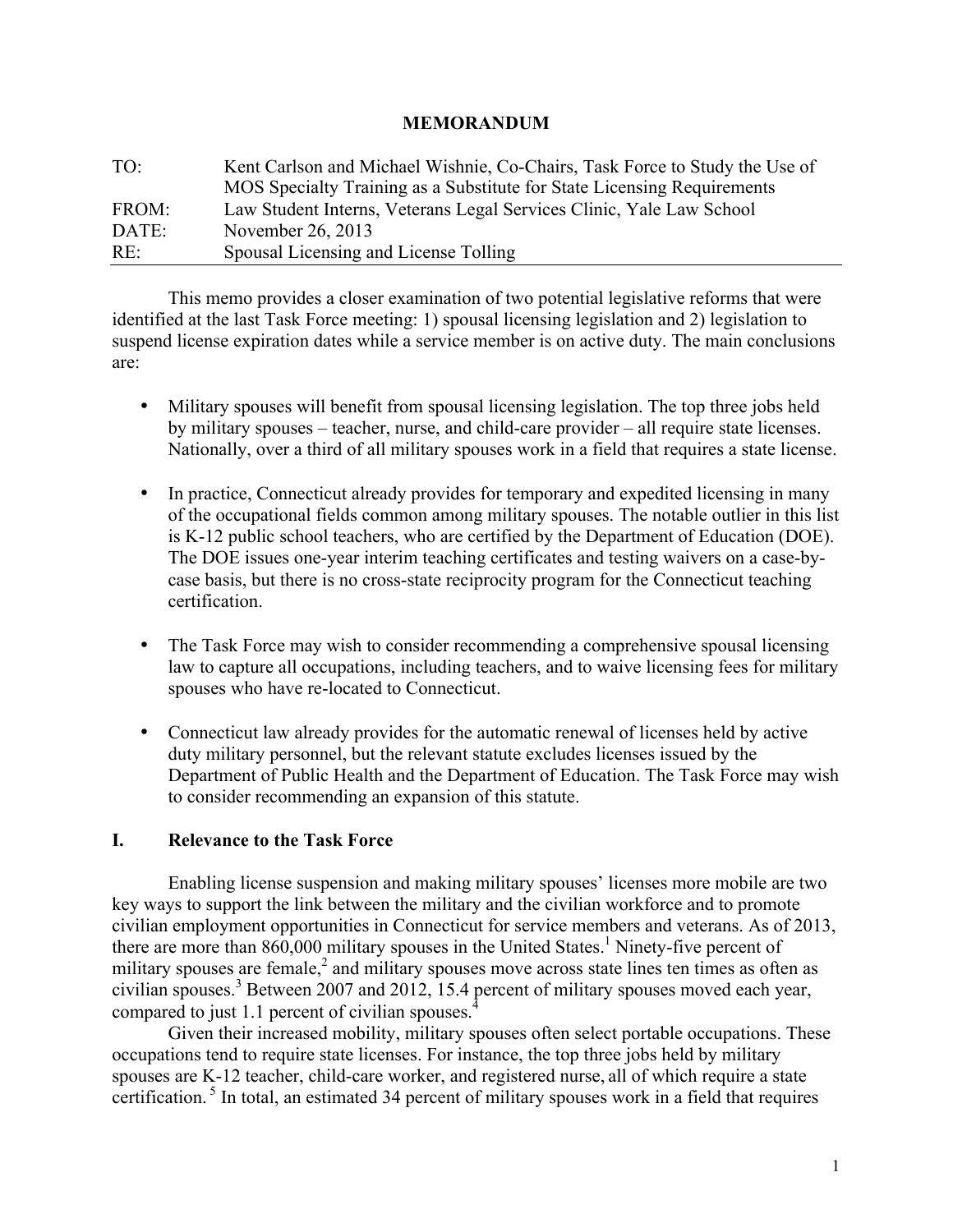some form of state licensing.<sup>6</sup> Streamlining the licensing process for military spouses would thus have a significant effect on their ability to participate in the Connecticut labor market.

# **II. Spousal Licensing Legislation**

# **A. Connecticut Law Related to Military Spouses**

Spousal licensing legislation seeks to expedite the licensing process for military spouses who cross state lines with existing occupational certifications. In general, there are three ways to support military spouse career portability: $<sup>7</sup>$ </sup>

- 1) Licensing by Endorsement This process involves automatically recognizing an existing out-of-state license as valid in Connecticut.
- 2) Temporary Licensure This process allows military spouses with valid out-of-state licenses to receive temporary licenses, typically for a period of several months, while they re-qualify for a Connecticut occupational license.
- 3) Expedited Review This process accelerates military spouses' license applications. The licensing process can be accelerated either by prioritizing military spouses' applications within the relevant agency or by waiving required examinations. Typically, spouses may not work during the expedited review period.

Connecticut uses all three of these licensing approaches. <sup>8</sup> The state provides license by endorsement for many occupations, including nursing.<sup>9</sup> In addition, Connecticut offers 120-day temporary licenses for occupations such as physical therapy, and provides for licensing without examination (i.e., expedited review) in fields including speech pathology and dental hygiene. Military OneSource, a Department of Defense (DoD) program that provides information to military families, maintains a list of the Connecticut licenses subject to endorsement, temporary licensure, or expedited review.<sup>10</sup> All of the relevant licenses fall under Title 20 of the Connecticut General Statutes.<sup>11</sup>

The notable omission in the list of licenses for which Connecticut has some form of cross-state reciprocity is K-12 teaching. While Connecticut has a "Troops to Teachers" program to encourage veterans to become public school teachers,<sup>12</sup> the Department of Education (DOE) does not participate in teaching certification reciprocity programs with any other state.<sup>13</sup> Instead, out-of-state educators who wish to become certified public school teachers in Connecticut can apply to have the DOE waive some or all of the coursework and testing requirements for a Connecticut teaching certification. The DOE grants such waivers on a case-by-case basis, and waivers for coursework portions of the teaching preparation program do not automatically exempt candidates from the DOE's testing or experiential requirements.<sup>14</sup>

In cases where out-of-state teachers have completed a traditional teaching preparation program but have not taken the Connecticut teaching exam, applicants may apply for a one-year interim teaching certificate, which allows them to teach in Connecticut public schools until they pass the state teaching exam.<sup>15</sup> If an out-of-state teacher has three or more years experience teaching in a single school district, the Department of Education will waive the testing requirement altogether. <sup>16</sup> Thus, depending on how much teaching experience a military spouse entering the state has, she may be eligible either for a one-year interim certificate or for the full waiver of the teaching exam. The cost to take one Connecticut teaching exam is \$125 to \$140.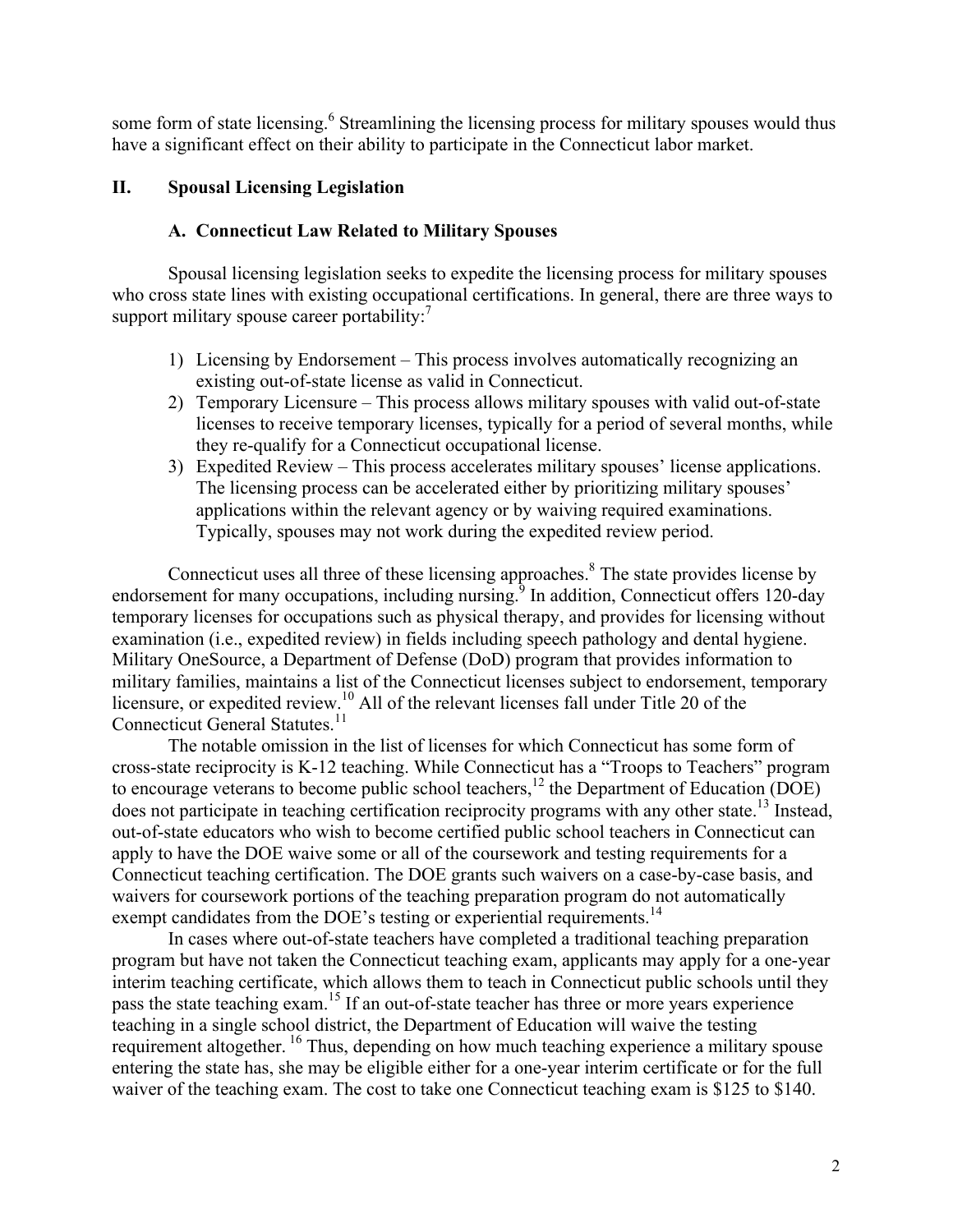Depending on the grade level she teaches, a potential Connecticut teacher may be required to take multiple exams. Elementary school teachers, for instance, could be required to take up to three separate teaching exams.

The Connecticut statute governing teaching certification has both permissive and mandatory provisions.17 The statute permits the State Board of Education to establish licensing requirements and to regulate teacher training.<sup>18</sup> It also encourages teaching candidates to undertake training in bullying, nutrition, and intergroup relations, and requires training in computer and literacy skills, second language learning, standards and test-based instruction, and special education. Finally, the statute requires four semesters of field experience, which may be completed in a nonpublic school.<sup>19</sup>

In sum, with the exception of teaching certifications, many Connecticut occupational licenses are already subject to some degree of cross-state reciprocity. However, unlike other states, Connecticut does not have a comprehensive law to streamline licensing for all military spouses.<sup>20</sup> In addition, Connecticut may be using processes such as expedited review when less burdensome alternatives, including full licensing by endorsement, would be better for military spouses. In many cases, it may remain difficult for military spouses to obtain Connecticut occupational licenses given the frequency with which military families move across state lines and the range of occupations that military spouses hold.

### **B. Potential for Spousal Licensing in Connecticut**

Connecticut is among the 23 states the National Military Family Association identifies as having a positive spousal licensing program.<sup>21</sup> Nonetheless, there are several ways to further streamline the spousal licensing process. The Task Force may wish to consider recommending passage of a more explicit and comprehensive law to recognize the occupational difficulties faced by military families. One example of such a law is the Illinois Military Family Licensing Act, which went into effect in January 2013.<sup>22</sup> That law directs all state agencies, including the Department of Education, to issue temporary licenses to military spouses with existing out-ofstate certifications. A comprehensive law of this sort would ensure that Connecticut occupations not currently covered by temporary or expedited licensing fall under new spousal licensure provisions. It would also mean that military spouse educators would automatically qualify to teach in Connecticut public schools under an interim teaching certificate.

Military spouse educators could also benefit from regulatory change. For instance, the Department of Education currently grants testing waivers only to teachers who have three years of experience in a single school district. Military spouses are much more likely than their civilian counterparts to have moved frequently, and hence, to have taught in multiple school districts rather than in one place. Accordingly, the Task Force could recommend that the Department of Education amend its regulations to grant testing waivers to military spouses who have three years of experience in any school district.

In terms of new legislation, a spousal licensing law could also provide more expansive opportunities for licensing by endorsement. Such a bill might contain a provision to suspend the expiration of Connecticut licenses held by military spouses who leave the state for up to six years, a period of time that would cover several tours of duty. This provision would mean that spouses who leave and return to Connecticut during the course of their spouse's military career do not have to re-qualify for their old occupational licenses. Finally, the Task Force could consider fee waivers for military spouses' licensing applications. In most cases, including cases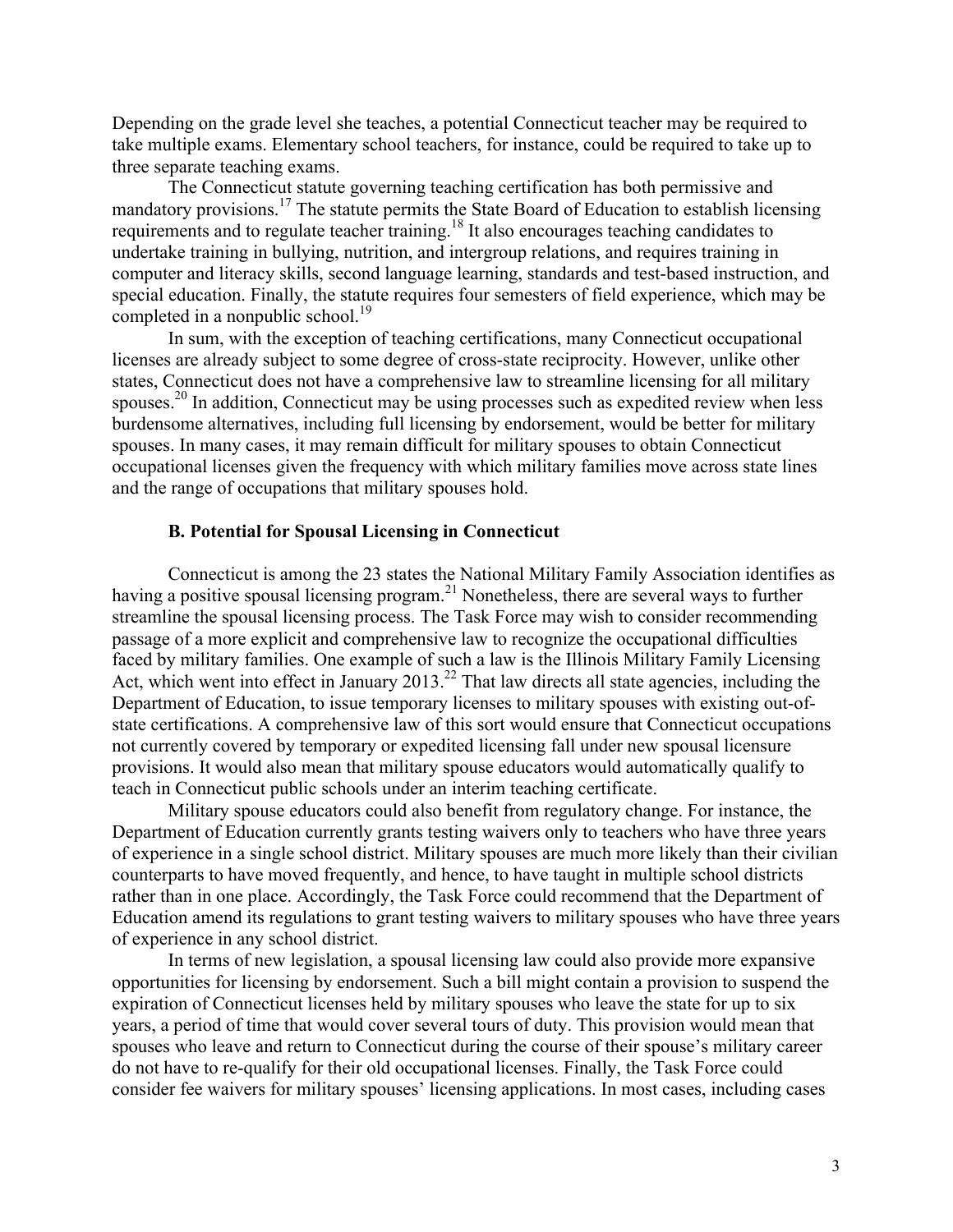of straightforward cross-state reciprocity, the fee to receive a Connecticut occupational license is more than \$150.

#### **III. License Tolling**

License tolling is another legislative reform the Task Force may wish to consider. In this context, tolling is the process of suspending a license so that it does not expire while a service member is on active duty. Occupational licenses can be suspended either by delaying their expiration dates for a fixed period of time or by automatically renewing licenses throughout the period of active duty. Connecticut has already taken the latter approach for most occupations. In 2007, the state passed a broad license renewal provision that instructs state agencies to automatically renew occupational licenses for active duty members of the Armed Forces and for members of the National Guard who the Governor orders to military service.<sup>23</sup>

However, Connecticut's renewal law does not apply to licenses issued by the Department of Public Health or the Department of Education. This means that licensed teachers, nurses, day care providers, EMTs, sanitation workers, and asbestos and lead abatement workers may lose their licenses if they serve in the National Guard and get called to active duty, or if they choose to join the Armed Forces. The Task Force could consider whether any or all of these occupational licenses should be subject to license tolling. Such a reform would require amending the existing license renewal statute.

#### **REFERENCES & NOTES**

 

*Spouses*, USAA MAGAZINE, Feb. 28, 2013, https://www.usaa.com/inet/pages/advice-military-

<sup>1</sup> White House Press Secretary, *Fact Sheet: States Answer First Lady's Call to Put America's Heroes Back to Work* 2 (April 17, 2013), available at http://www.whitehouse.gov/the-press-office/2013/04/17/fact-sheet-states-answerfirst-lady-s-call-put-america-s-heroes-back-wor [hereinafter *States Answer First Lady's Call*]; *see also* U.S. DEP'T OF THE TREASURY & U.S. DEP'T OF DEFENSE, SUPPORTING OUR FAMILIES: BEST PRACTICES FOR STREAMLINING OCCUPATIONAL LICENSES ACROSS STATE LINES (Feb. 2012), available at: http://www.defense.gov/home/pdf/ Occupational\_Licensing\_and\_Military\_Spouses\_Report\_vFINAL.PDF.<br>
<sup>2</sup> States Answer First Lady's Call, supra note 1, at 2.<br>
<sup>3</sup> Id.; see also in United Services Automobile Association (USAA), Moving Causes Career Hurdles for

movingcareerhurdlesspouses?akredirect=true.<br><sup>4</sup> *States Answer First Lady's Call*, supra note 1, at 2.<br><sup>5</sup> USAA, supra note 3.<br><sup>6</sup> *Id.* 

<sup>7</sup> NATIONAL MILITARY FAMILY ASSOCIATION (NMFA), FIFTY STATE LICENSING CHART (2013), available at http://www.militaryfamily.org/get-info/spouse-employment/50-state-licensing-chart.html.<br><sup>8</sup> *Id.*; see also Department of Defense (DoD), *Spouse Licensure Map: Connecticut*, MILITARY ONESOURCE (2013),

available at http://www.militaryonesource.mil/seco?content\_id=270250.<br><sup>9</sup> *Id.* <sup>10</sup> *Id.* 

<sup>&</sup>lt;sup>11</sup> CONN. GEN. STAT. ANN. §§ 20-1 - 20-691 (2011).<br><sup>12</sup> *See* CONNECTICUT STATE DEPARTMENT OF EDUCATION, TROOPS TO TEACHERS (Dec. 6, 2012), available at http://www.sde.ct.gov/sde/cwp/view.asp?a=2613&q=321270.<br><sup>13</sup> BUREAU OF EDUCATOR STANDARDS AND CERTIFICATION, CONNECTICUT STATE DEPARTMENT OF EDUCATION,

OBTAINING CONNECTICUT EDUCATOR CERTIFICATION 2 (June 2013), available at http://www.sde.ct.gov/sde/lib/ sde/pdf/cert/ obtaining1109aw.pdf. <sup>14</sup> *Id*.